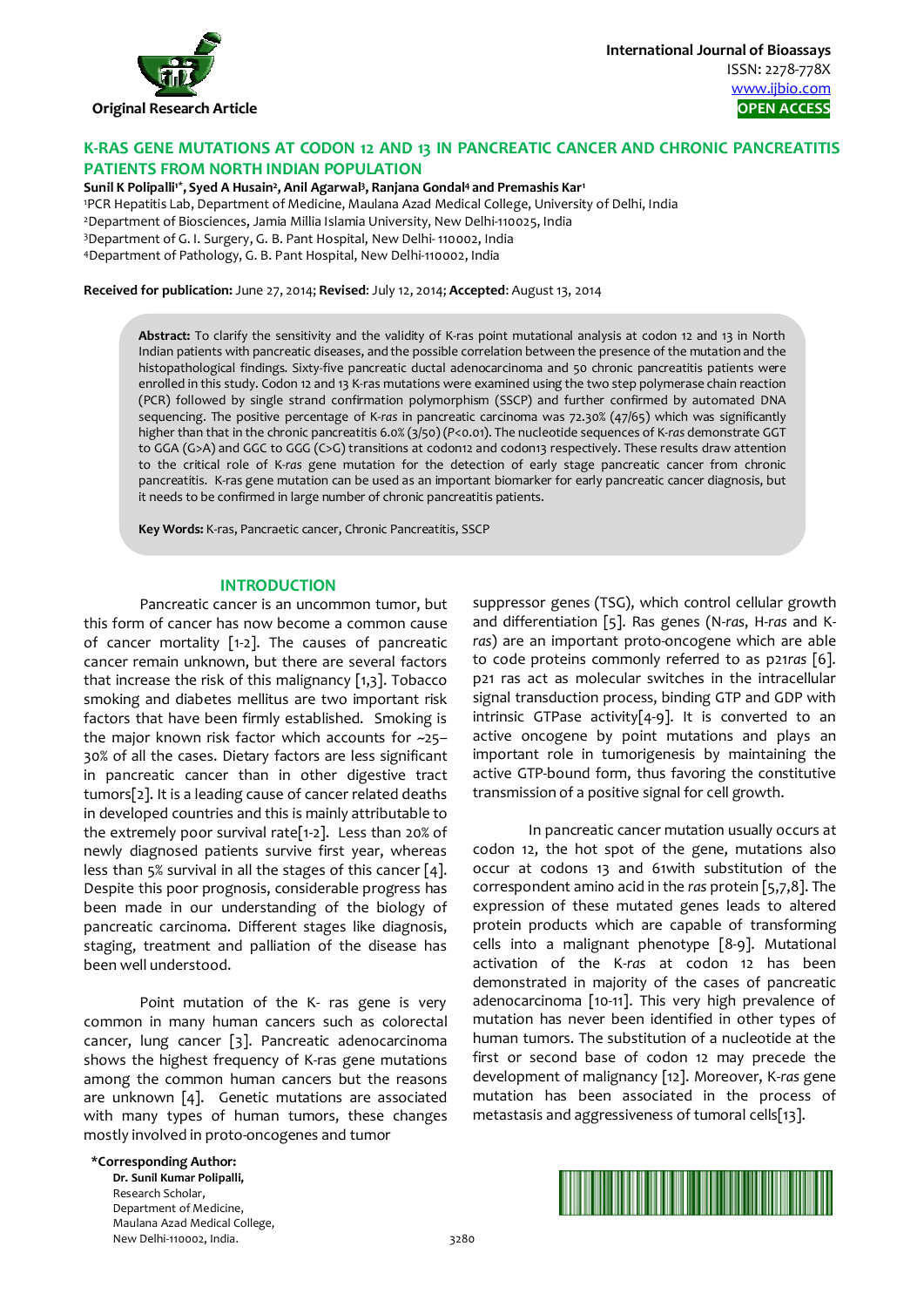The high prevalence of mutation in pancreatic tumor suggests that point mutations in the K-*ras* gene might be used for future screening protocols. Due to its critical role in pancreatic cancer, K-*ras* can be an important target for novel anti-cancer therapies. Therefore, the aim of the present study was to conduct an in-depth study to clarify the sensitivity and the validity of K-*ras* point mutations at codon 12 and 13 from pancreatic patients of North India.

# **MATERIALS AND METHODS**

### *Tissue selection*

A total of one hundred fifteen patients from Maulana Azad Medical College and Associated Lok Nayak & G. B. Pant Hospital, New Delhi, India with histological proven pancreatic cancer (65 patients), and chronic pancreatitis (50 patients) were enrolled in this study. The study was approved by the Institutes Ethical Committee and informed consent was taken from the patients. The tissues used in this study were derived from patients who underwent surgery for ductal adenocarcinoma of the pancreas and chronic pancreatitis. The control group constitute, normal pancreas from autopsy tissue who did not have pancreatic carcinoma or pancreatitis.

### *Analysis of K-ras Mutations*

K*-ras* mutations were determined by a previously described method using a semi-nested PCR approach followed by mutation enrichment [14-15]. Two sets of primers were used for the first PCR and the second PCR amplification. The primer sequence for the first PCR were: 5′- GAA AAT GAC TGA ATA TAA ACTTGT GGT AGT TGG ACC T -3′ (sense) and 5′- TCA TGA AAA TGG TCA GAG AAA CC -3′ (antisense). For the second PCR, the sequence of sense primer was same as the first PCR and the sequence for the antisense primer was 5′- TCA AAG AAT GGT CCT GGA CC -3′. The first PCR was performed in a total volume of 25 µL containing: 2 µL of DNA, 0.1 µmol/L of each primer, 200 µmol/L of each dNTP, 1.25 units of DNA polymerase (PGC Scientifics, Frederick, Md),  $1 \times PCR$  buffer with 1.5 mmol/L of MgCl2. The PCR conditions consisted of 35 cycles of 94°C for 30 seconds, 55°C for 30 seconds, and 72°C for 30 seconds. The product was digested with 20 units of MvaI (New England Biolab, Beverly, Mass) under 65°C for 7 hours. Mval specifically cuts the wild-type K-ras sequence but not any sequences Primer Amplicon size Sequence Primer A 150bp 5' GAA AAT GAC TGA ATA TAA ACTTGT GGT AGT TGG ACC T -F Primer B 151bp 5' TCA AAG AAT GGT CCT GGA CC – R Primer C 5'-TCA TGA AAA TGG TCA GAG AAA CC-3' that are mutant at codon 12 of K-ras. The product as resolved on 3% agarose gel. The second PCR reaction was performed in a total volume of 50 µL containing 1 µL of first PCR reaction product, 0.1 µmol/L of each primer, 200 Kmol/L of each dNTP, 1.25 units of DNA

polymerase, and 1 × PCR ×buffer with 1.5 mmol/L of MgCl2. The PCR condition consists of 35 cycles of 94°C for 30 seconds, 55°C for 30 seconds, and 72°C for 30 seconds. The PCR product was digested with 20 units of BstNI under 65°C for 7 hours. The second PCR product (enriched PCR product) was subjected to direct sequencing.

### *Nonradioisotopic SSCP analysis*

Nonradioisotopic SSCP Analyses were performed as described previously, with minor modification [16]. After denaturation at 100 for 5 min, a 10  $2L$  sample was applied and resolved by 120 g/L polyacrylamide gel electrophoresis at 35 V for 21 h at 4ºC. The gels were silver-stained. Each sample was analyzed by SSCP repeatedly to confirm its accuracy.

# *Statistical analysis*

A statistical analysis was performed using the chisquare test, the Fisher's exact test and Student *t* test with SPSS.

### **RESULTS**

Out of 65 pancreatic cancer cases, 24 (36.92%) patients were female and 41 (63%) patients were male. The average age was  $47.42 \pm 11.32$  years and range from 22-70. In 50 chronic pancreatitis only  $7$  (14%) were female and 43 (86%) were male having an average age of 36.02±10.55 years and range from 20-63. In the control group 35 were male and 15 were female with an average age of  $36.75 \pm 11.75$ years.

In our study K-ras positivity was observed in 47/65 and mutations were observed in 31/65 and the remaining 34 were wild type while in chronic pancreatitis it was observed that 3/50 showed mutations and remaining 47 were wild type which shows statistical significance (p=0.0001) with OR=14.28 (3.88-77.25) at 95% confidence level. (Table 1)



**Figure 1:** Analysis of pancreatic cancer samples by mutant enriched PCR for K*-ras*. Lane  $M : \phi X$  174 Ha III digested Marker Lane 1,9-13& 17-21:K-ras poitive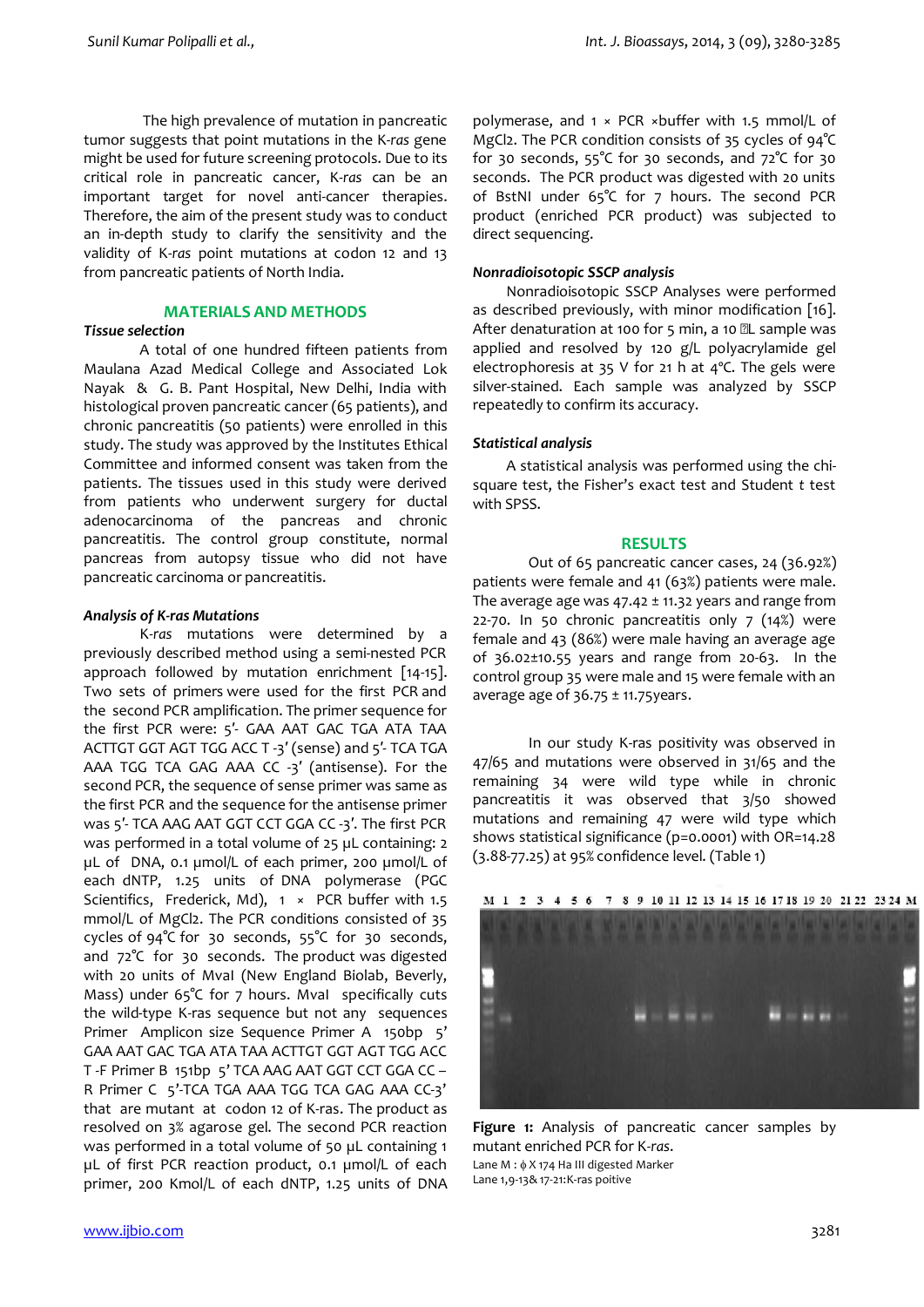

**Figure 2:** Amplified PCR product of Codon12 of K*-ras* digested with MvaI. The *top band*, the undigested mutant K-*ras* sequence (147 bp); the *lower band*, the digested wild-type K-*ras* band (111 bp). Lane 1- 4 and 7-9: Mutant k-ras Lane 5-6: Wild-type for K-*ras*

Lane M*:* Lanes loaded with *Msp*I-digested pUC18 as a size marker.

**Table 1:** Prevalence of K-ras gene mutations in pancreatic cancer cases, chronic pancreatitis and controls:

# *Expression profile of K-ras gene through immunohistochemistry*

K-*ras* expression was localized to both the nucleus and cytoplasm of epithelial cells in all positive cases. In the lesions judged to be diffusely positive almost all neoplastic cells were strong and homogeneously positive for K-*ras* protein, whereas most lesions considered to be focal/scattered positive contained fewer than 30% neoplastic cells showing weak K-*ras*. Immuno-histochemical analysis for K-*ras* protein expression was performed in all specimens investigated with K-*ras* monoclonal antibody in this study. K-*ras* protein expression was 55.38% (36/65) in strong and medium expression in ductal adenocarcinomas stained positive for K-*ras* and 44.62% (29/65), with weak and nil expression Table 3 & Figure 3A-3D] ). In chronic pancreatitis group it was noted in 100% (50/50) cases showing weak K-ras immunostaining showing statistical significance (*p*<0.05).

**Table 3:** Expression of K-ras in pancreatic cancer and chronic pancreatitis

| K-ras   | Pancreatic<br>Cancer<br>$(n=65)$ | Chronic<br>Pancreatitis<br>(n=50) | Control<br>(n=50) | P value          |        |         |                             | <b>Weak-Nil</b><br>Expression | Moderate -Strong<br>expression |
|---------|----------------------------------|-----------------------------------|-------------------|------------------|--------|---------|-----------------------------|-------------------------------|--------------------------------|
| gene    |                                  |                                   |                   |                  |        |         | Pancreatic Cancer (n=65)    | 29 (44.62%)                   | 36 (55.38%)                    |
|         |                                  |                                   |                   | 1&2              | 183    | 283     | Chronic Pancreatitis (n=50) | 50(100%)                      | 0(0%)                          |
| Mutated | 31(47.69%)                       | 3(6%)                             | o(o%)             | 0.0001<br>0.0001 | 0.0001 | P-value | $0.0001*$                   | $0.0001*$                     |                                |
| Wild    | 34(52.31%)                       | 47(94%)                           | 50(100%)          |                  |        |         | *p value= Significant       |                               |                                |

K-ras gene 1&2 OR= 14.28(3.88-77.25) † Significant

# *Detection of K-ras point mutation by non-radioisotopic SSCP analysis and direct sequencing of PCR product*

The positive percentage of K-*ras* in pancreatic carcinoma was 72.30 % (47/65) which was significantly higher than that in the chronic pancreatitis 6.0 % (3/50) (*P*<0.01). The nucleotide sequences of K-*ras* demonstrate GGT to GGA (G>A) and GGC to GGG (C>G) transitions at codon12 and codon13 respectively (Table 2). The control group showed wild type nucleotide sequence GGT and GGC at codon12 and codon13. The nucleotide sequences were submitted to the gene bank and were assigned accession numbers *EF471933 to EF471957.* Mutations of K-*ras* gene at codon 12 showed transition of GGT-GGA (G>A) in 28 cases and at codon 13 GGC-GGG (C>G) was observed in 3 cases while in chronic pancreatitis the mutations at codon12 were observed in 3 cases which was statistically significant (*p*<0.05) and not observed in codon13. (Table 2).

**Table 2:** Mutation Analysis of K-ras gene in cases of pancreatic cancer and chronic pancreatitis

|                            | <b>GGT-GGA</b>      | GGC-GGG  | Wild              |
|----------------------------|---------------------|----------|-------------------|
| Pancreatic Cancer (n=65)   | 28 (90.32%)         | 3(100%)  | 34 (41.98%)       |
| ChronicPancreatitis (n=50) | 3(9.68%)            | 0(0%)    | 47 (58.02%)       |
| P value                    | $0.0001*$           | $0.125*$ | $0.0001*$         |
| OR                         | $11.86(3.21-64.35)$ | ٠        | $0.07(0.01-0.26)$ |
|                            |                     |          |                   |





Figure 3(A): Photomicrograph of section from the tissue of pancreatic carcinoma. Immuno stained with K-ras antibody, showing strong degree of staining for K-ras protein in the tumor tissue.



**Figure 3(B):** Photomicrograph of section from the tissue of pancreatic carcinoma. Immuno stained with K-ras antibody, showing medium degree of staining for K-ras protein in the tumor tissue.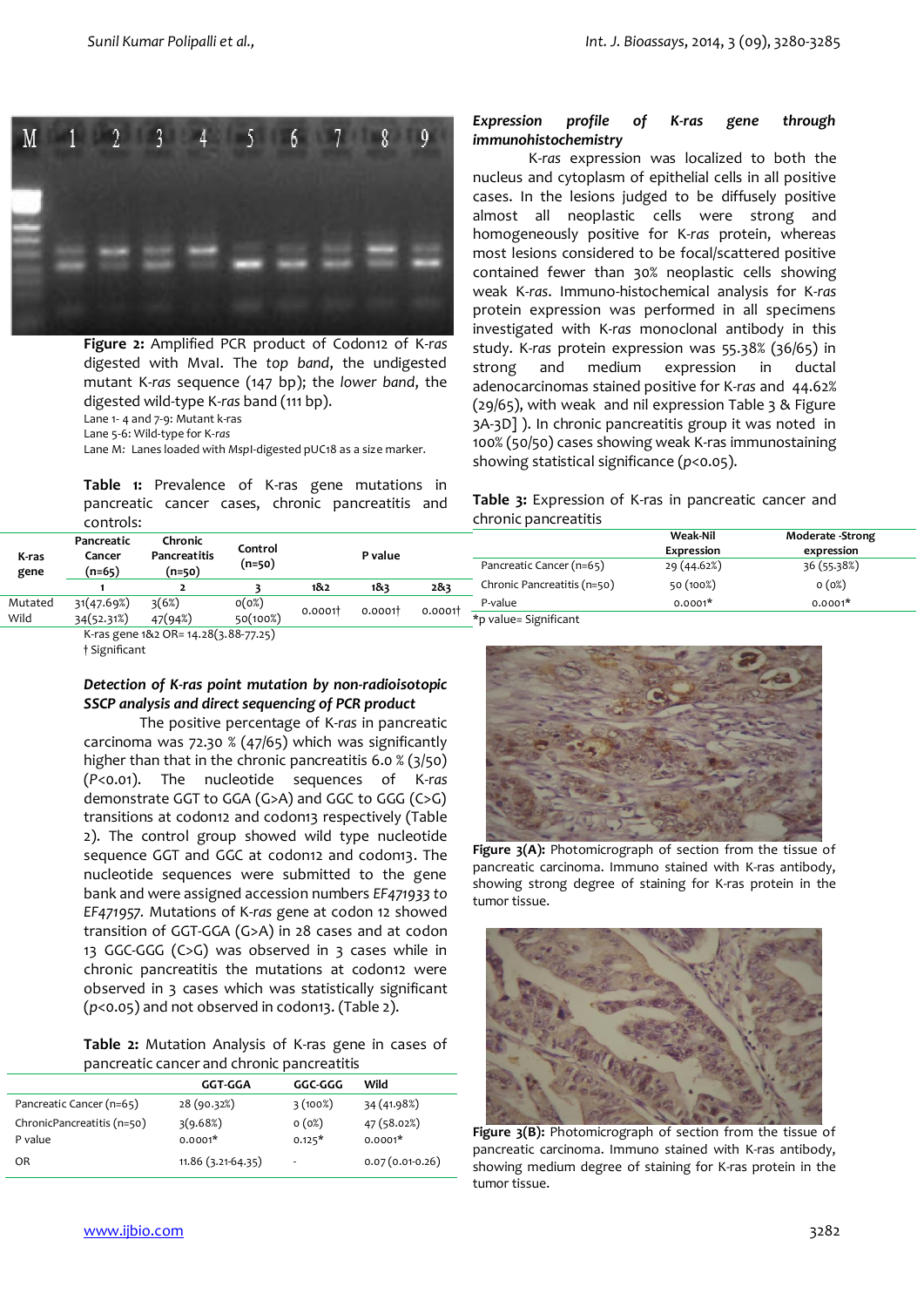

Figure 3(C): Photomicrograph of section from the tissue of pancreatic carcinoma. Immuno stained with K-ras antibody, showing weak degree of staining for K-ras protein in the tumor tissue.



Figure 3(D): Photomicrograph of section from the tissue of pancreatic carcinoma. Immuno stained with K-ras antibody, showing absence of K-ras protein (No expression) in the tumor tissue.

# *Comparison of K-ras protein expression in relation to tumor differentiation, location, and metastasis of the tumor and K-ras gene.*

K-*ras* is a proto-oncogene which is over expressed in precancerous lesions in pancreatic cancer. The expression of K-*ras* showed statistically significant correlation in well differentiated and nondifferentiated compared to moderate and poorly differentiated (p=0.0006). The expression of K-*ras* protein and tumor location had statistically insignificant correlation (p>0.05). K-*ras* protein expression showed significant correlation in relation to the tumor progression in distant metastasis (p<0.05) than compared with Lymph node metastasis (Table 4).

#### **DISCUSSION**

The main problem in diagnosing pancreatic cancer, especially at the early stage, is characterizing and identifying which group of the population has a higher risk of tumor. Subjects with diseases such as chronic pancreatitis, mucinous ductal dilatation (intraductal tumor) and long-standing diabetes, have been considered as population groups having an increased risk of developing pancreatic cancer [17-18]. Using the advantages of the genomic amplification technique *in-vitro*, we have shown that mutations in the K-*ras* oncogene can be readily detected in fresh

tumoral tissues. The sensitivity of K-*ras* in our study was approximately 72%, similar to the earlier findings [5,7- 9,19]. This finding is very helpful in diagnostic purpose because of the specificity of the mutation. The unique nature of these mutations is usually limited to just one codon. Moreover, the incidence of K-*ras* point mutation in pancreatic tumor at codon 12 was higher in frequency (i.e.70–90%) compared to mutations at codon 13 or 61 [5,9]. Ninety percent of tumors in our study showed k-*ras* mutation at codon 12, majority of them had T>A transition, 5% with T>G while 5% had 2 nucleotide substitution mutations (i.e. G>A and T>A). Similarly, 2 cases showed mutations both at codon 12 and codon 13 with transition  $C>G$  (GGC $\rightarrow$ GGG), confirming earlier studies [20-22]. The mutation pattern of K-*ras* gene involved in chronic pancreatitis at codon 12 showed 60% T>A (GGT→ GGA) transition, identical to pancreatic carcinoma while rest were wild type. Most of the earlier study confirmed the prevalence of K-*ras* mutation in chronic pancreatitis patients with significant association with advanced age [23]. Although we have found K-*ras* mutations in five chronic pancreatitis cases but they were significantly younger than previous finding [23]. This confirms that patients who were evaluated for longer periods have more chances of harboring such mutations [24-26].

**Table 4:** Comparison of K-ras IHC Expression in relation to tumor differentiation

|                       | K-ras IHC Expression | P-value              |           |  |  |  |
|-----------------------|----------------------|----------------------|-----------|--|--|--|
|                       | Nil/Weak (n=29)      | Medium/Strong (n=36) |           |  |  |  |
| Differentiation       |                      |                      |           |  |  |  |
| Well differentiated   | 2(6.90%)             | 13 (36.11%)          | $0.005*$  |  |  |  |
| Moderate              | 15 (51.72%)          | 18 (50%)             | 0.89      |  |  |  |
| Poor                  | 2(6.90%)             | 3(8.33%)             | 0.83      |  |  |  |
| Not-differentiated    | 10 (34.48%)          | 2(5.56%)             | $0.003*$  |  |  |  |
| Location              |                      |                      |           |  |  |  |
| Periampullary         | 12 (41.38%)          | 15 (41.67%)          | 0.98      |  |  |  |
| Head                  | 12(41.38%)           | 14 (38.89%)          | 0.83      |  |  |  |
| Body/Tail             | 4 (13.79%)           | 7(19.44%)            | 0.55      |  |  |  |
| Cyst                  | 1(3.45%)             | o(0%)                | 0.26      |  |  |  |
| K-ras gene            |                      |                      |           |  |  |  |
| Mutated               | 15 (51.72%)          | 32 (88.89%)          | $0.0002*$ |  |  |  |
| Wild                  | 14 (48.28%)          | 4(11.11%)            |           |  |  |  |
| Lymph node metastasis |                      |                      |           |  |  |  |
| Absent                | 29                   | 32                   |           |  |  |  |
| Present               | $\Omega$             | 4                    | 0.06      |  |  |  |
| Distant metastasis    |                      |                      |           |  |  |  |
| Absent                | 25                   | 22                   |           |  |  |  |
| Present               | 4                    | 14                   | $0.025*$  |  |  |  |
| *p value= Significant |                      |                      |           |  |  |  |

Although the occurrence of k-*ras* mutations is linked to smoking in tumor types such as lung cancer [27], such relationship was also present in our study. Our study showed that k- *ras* mutation was present in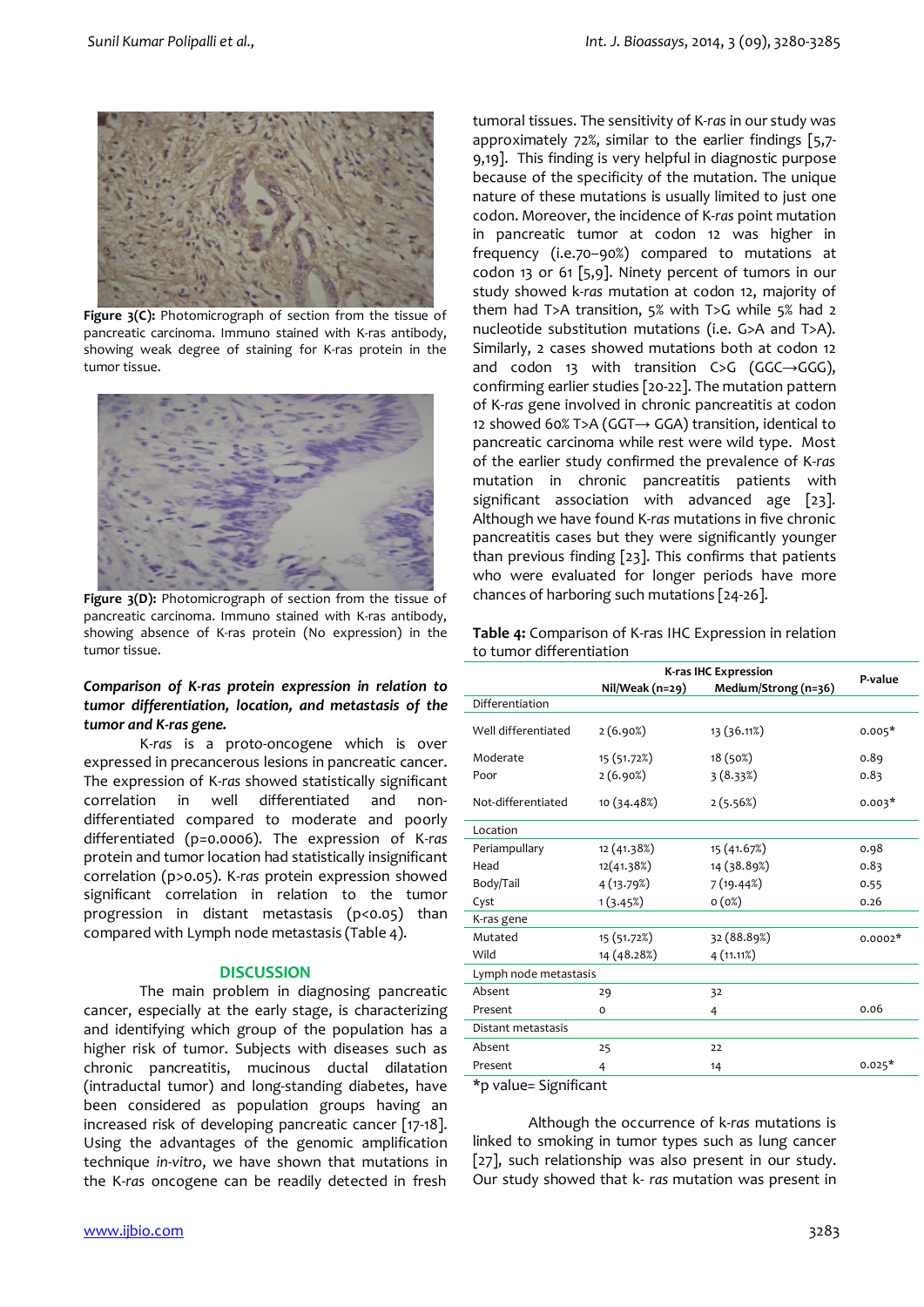70% of cases with history of smoking in pancreatic cancer and chronic pancreatitis. In this study most of the patients with chronic pancreatitis were smokers and may increased the risk toward the progression to pancreatic cancer. Therefore, considering that chronic pancreatitis is possibly a risk factor for the preneoplasic process, further studies using patients with this etiology will be necessary to understand pancreatic tumoral behavior. Another important observation in this study was K-ras mutation in individual diagnosed with diabetes mellitus and progression towards pancreatic cancer. It was interesting to note that diabetes mellitus was a well-established risk factor for pancreatic cancer [12].

Immunohistochemical study confirms insignificant association of K-ras mutation with and tumor grade and staging. The K-*ras* point mutation occurs in the early stage of pancreatic carcinogenesis process, however it has not been clarified whether the frequency of this oncogene could be correlated with the grade of cellular atypism [28-31].

The mutation profiles of K-*ras* codon12 mutations in our study specimens were significantly different from those of European, Japanese and Chinese samples [32-35]. It seems that the T to A trans version in K-*ras* codon12 mutation may be important in the carcinogenesis of Indian pancreatic carcinoma. The heterogeneity of the K-*ras* mutation is not consistent with the interpretation that a single carcinogen is a causative factor. Rather, the distinct mutations are probably due to different exogenous or endogenous carcinogens. It is conceivable that international differences in the pattern of mutations may reflect ethnic peculiarities associated with distinct environmental or genetic factors [36].

# **CONCLUSIONS**

In conclusion, the K-*ras* point mutation in our study is considerably prevalent in malignancies. These results draw attention to the critical role of K-*ras* gene mutation for the detection of early stage pancreatic cancer from chronic pancreatitis. K-ras gene mutation can be used as an important molecular biomarker for early pancreatic cancer diagnosis, but it needs to be confirmed in large number of chronic pancreatitis. These results encourage us to consider the possibility of treatment strategies of this oncogene in the future.

### **REFERENCES**

1. Berndt C, Haubold K, Wenger F, Brux B, Muller J, Bendzko P, Hillebrand T, Kottgen E, Zanow J. K-ras mutations in stools and tissue samples from patients with malignant and nonmalignant pancreatic diseases. Clin Chem. 1998; 44 (10):2103-7.

- Slebos RJ, Hoppin JA, Tolbert PE, Holly EA, Brock JW, Zhang RH, Bracci PM, Foley J, Stockton P, McGregor LM, Flake GP, Taylor JA. K-ras and p53 in pancreatic cancer: association with medical history, histopathology, and environmental exposures in a population-based study. Cancer Epidemiol Biomarkers Prev. 2000; 9 (11):1223-32.
- 3. Porta M, Malats N, Guarner L, Carrato A, Rifa J, Salas A, Corominas JM, Andreu M, Real FX. Association between coffee drinking and K-ras mutations in exocrine pancreatic cancer.PANKRAS II Study Group. J Epidemiol Community Health. 1999; 53(11):702-9.
- 4. Barbacid M. *ras* genes. Annu Rev Biochem 1987;56:779-827.
- 5. Bos JL. ras oncogenes in human cancer: a review. Cancer Res. 1989; 49(17):4682-9.
- 6. Ellis CA, Clark G.The importance of being K-Ras. Cell Signal. 2000; 12(7):425-34.
- 7. Levi S, Urbano-Ispizua A, Gill R, Thomas DM, Gilbertson J, Foster C, Marshall CJ. Multiple K-ras codon 12 mutations in cholangiocarcinomas demonstrated with a sensitive polymerase chain reaction technique.Cancer Res. 1991; 1; 51(13):3497-502.
- 8. Lemoine NR, Jain S, Hughes CM, Staddon SL, Maillet B, Hall PA, Kloppel G. Ki-ras oncogene activation in preinvasive pancreatic cancer. Gastroenterology. 1992; 102(1):230-6.
- 9. Almoguera C, Shibata D, Forrester K, Martin J,Arnheim N, Perucho M. Most human carcinomas of the exocrine pancreas contain mutant c-K-*ras* genes. Cell 1988; 53:549-54.
- 10. Weiderpass E, Partanen T, Kaaks R, Vainio H, Porta M, Kauppinen T, Ojajarvi A, Boffetta P, Malats N Occurrence, trends and environment etiology of pancreatic cancer. Scand J Work Environ Health. 1998; 24(3):165-74.
- 11. Gold EB. Epidemiology of and risk factors for pancreatic cancer. Surg Clin North Am. 1995; 75(5):819-43.
- 12. Everhart J, Wright D. Diabetes mellitus as a risk factor for pancreatic cancer. A meta-analysis. JAMA. 1995; 273(20):1605-9.
- 13. Nakada Y, Saito S, Ohzawa K, Morioka CY, Kita K, Minemura M, Takahara T, Watanabe A. Antisense oligonucleotides specific to mutated K-ras genes inhibit invasiveness of human pancreatic cancer cell lines. Pancreatology. 2001; 1(4):314-9.
- 14. Chung CH, Wilentz RE, Polak MM, Ramsoekh TB, Noorduyn LA, Gouma DJ, Huibregtse K, Offerhaus GJ, Slebos RJ. Clinical significance of K-ras oncogene activation in ampullary neoplasms. J Clin Pathol. 1996; 49(6):460-4.
- 15. Hruban RH, Sturm PD, Slebos RJ, Wilentz RE, Musler AR, Yeo CJ, Sohn TA, van Velthuysen ML, Offerhaus GJ. Can Kras codon 12 mutations be used to distinguish benign bile duct proliferations from metastases in the liver? A molecular analysis of 101 liver lesions from 93 patients. Am J Pathol. 1997; 151 (4):943-9.
- 16. Kahn SM, Jiang W, Culbertson TA, Weinstein IB, Williams GM, Tomita N, Ronai Z. Rapid and sensitive nonradioactive